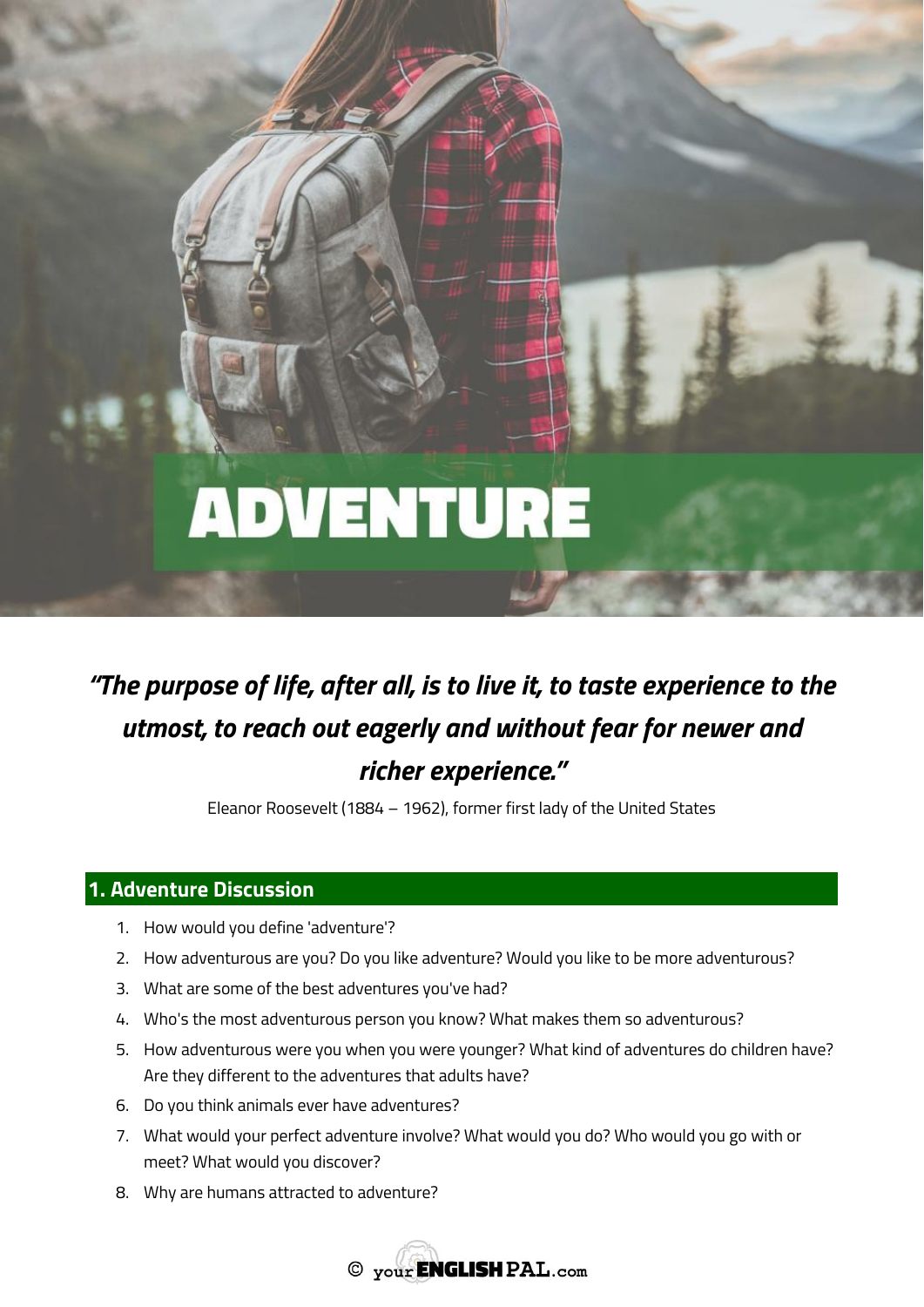# **2. Adventure Vocabulary**

- **comfort zone** (noun) *a situation you feel comfortable in.*
- **adrenaline rush** (noun) *a feeling of intense excitement caused by the release of adrenaline in response to something.*
- **adventure playground** (noun) *an area for children to play in with structures such as slides, climbing frames, ladders, etc.*
- **adventure travel** (noun) *tourism involving exploration or challenging outdoor activities such as hiking, rafting or mountain climbing.*
- **road trip** (noun) *a long journey by car, often to visit various places.*
- **daredevil** (noun, adjective) *a person who enjoys danger or risk; describes something that is dangerous or risky, but also might be enjoyable.*

## **Using the vocabulary words above, complete the following sentences (remember to use the correct form of the word, e.g. verb conjugation or plural noun):**

- 1. Jumping from 20m into the sea gave me such an !
- 2. The thief broke into the police station and stole three laptops.
- 3. Disaster tourism is a niche type of \_\_\_\_\_\_\_\_\_\_\_\_\_\_ where people visit dangerous locations such as live volcanoes and even to the Chernobyl nuclear explosion site.
- 4. Local residents protested the council's decision to remove the saying kids don't have anywhere else to play.
- 5. Daniel decided to get out of his and quit his high-paying job to become a yoga instructor in India.
- 6. My dream is to take a following Route 66 across the United States.

#### **Adventure vocabulary comprehension questions**

- 1. When did you last leave your comfort zone?
- 2. What gave you an adrenaline rush?
- 3. What memories do you have of adventure playgrounds?
- 4. What kind of adventure travel would you be interested in?
- 5. Where would you like to take a road trip? Which places would you visit?
- 6. Can you think of any daredevils?

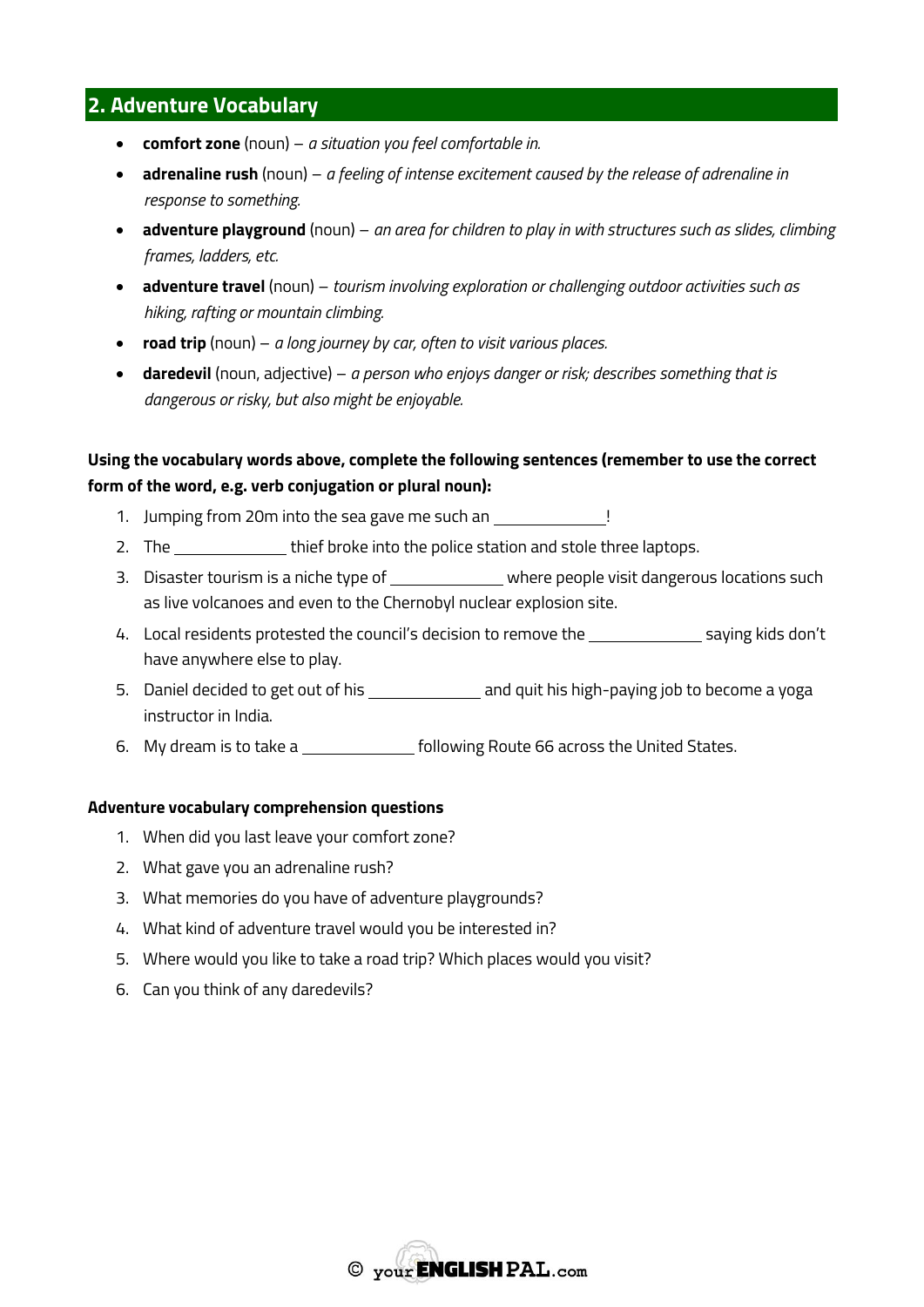# **3. Video: Sir Edmund Hillary**

You are going to watch a biography of Sir Edmund Hillary by Ultimate History.

#### *Watch the video here:<https://yourenglishpal.com/blog/esl-conversation-lesson-plan-adventure/>*

#### **While you watch the video, answer the following questions:**

#### **Multiple choice**

- 1. What is Mount Everest sometimes referred to as? *a) the North Pole b) the South Pole c) the Third Pole* 2. How high is Mount Everest?
- *a) 8,838m b) 8,848m c) 8,858m*
- 3. Who took a photo on the summit of Mount Everest? *a) Edmund Hillary b) Tenzing Norgay c) nobody*
- 4. When was Hillary knighted? *a) 16th May b) 16th June c) 16th July*

#### **Sentence completion**

- 5. Hillary was so shy he asked his fiancée's \_\_\_\_\_\_\_\_\_\_\_\_\_ to ask her daughter to marry him on his behalf.
- 6. To celebrate 50 years after his father climbed Mount Everest, Peter Hillary climbed Mount Everest with Tenzing Norgay's .
- 7. Edmund Hillary set up the Himalayas Trust to help build schools, and airstrips in the region.
- 8. In 1958, Edmund Hillary took part in an expedition to reach the **summary in the state of the state**.

#### **Short answer**

- 9. Who did Hillary travel to the North Pole with?
- 10. How many peaks in the Himalayas did Hillary climb between 1956 and 1965?
- 11. What evidence of the Yeti did Hillary claim he had seen on Mount Everest?
- 12. In addition to being an explorer, what will Hillary also be remembered for?